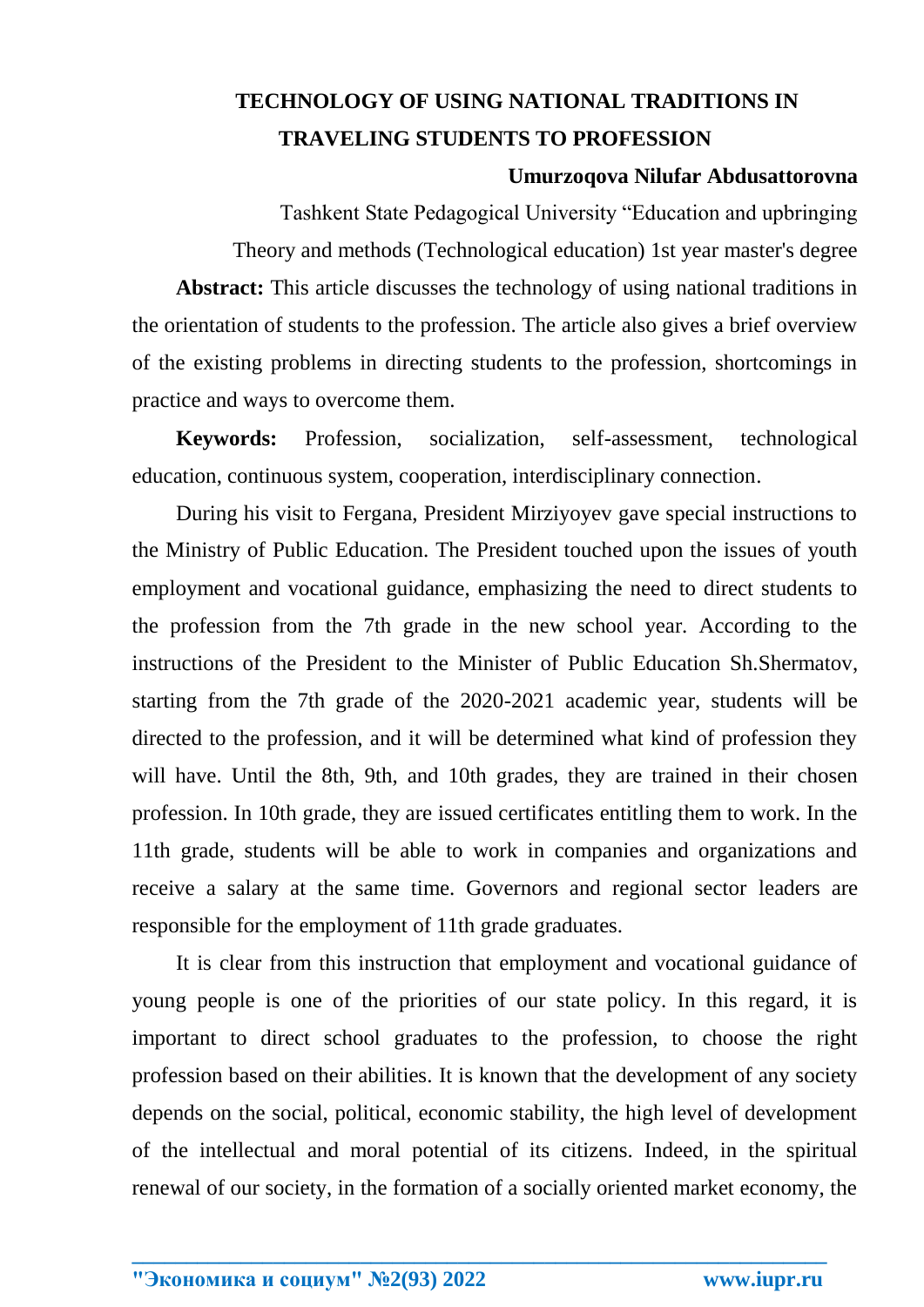national issue of training a democratic state governed by the rule of law, which ensures its integration into the world community, plays an important role as a priority. As a human being grows up, he strives for knowledge and enlightenment. He also takes his first lesson from school. But educating the young people who are our future owners, it is natural that some of the problems associated with educating them are thought-provoking today. Because today's violent society is in dire need of highly educated professionals.

The first and most important stage of the professional formation process is the selection of the future profession, ie the period before a definite professional decision is made. Clearly, the level of readiness of young people to choose a profession does not depend only on the characteristics of age, it does not form spontaneously at a certain age. It is necessary to prepare and educate young people to choose a profession through pedagogical and psychological knowledge, skills, abilities, as well as the influence of society. In this process, the person is required to have professional knowledge. Therefore, it is necessary to equip students with knowledge of the world of professions and to develop practical skills and competencies. To do this, you need to provide manuals and handouts on the profession. Only then will we be able to consciously direct students to the profession, avoiding all the difficulties, contradictions and obstacles that arise in the process of choosing a profession.

The technology teacher should provide students with information about occupations and types of work in the process of technological education, linking them to specific topics. Among the activities that are based on the interests of students, a special place is given to clubs of specific professions. Such clubs are often run by labor and vocational education teachers. These include technical and creative circles, young artists, young technologists, young physicists. In such circles, the teacher has the opportunity to work systematically to develop students' skills in design, engineering, creativity and ingenuity. A technology teacher should pay special attention to pedagogical and psychological diagnosis in his work. In the process of pedagogical and psychological diagnosis, the teacher, in collaboration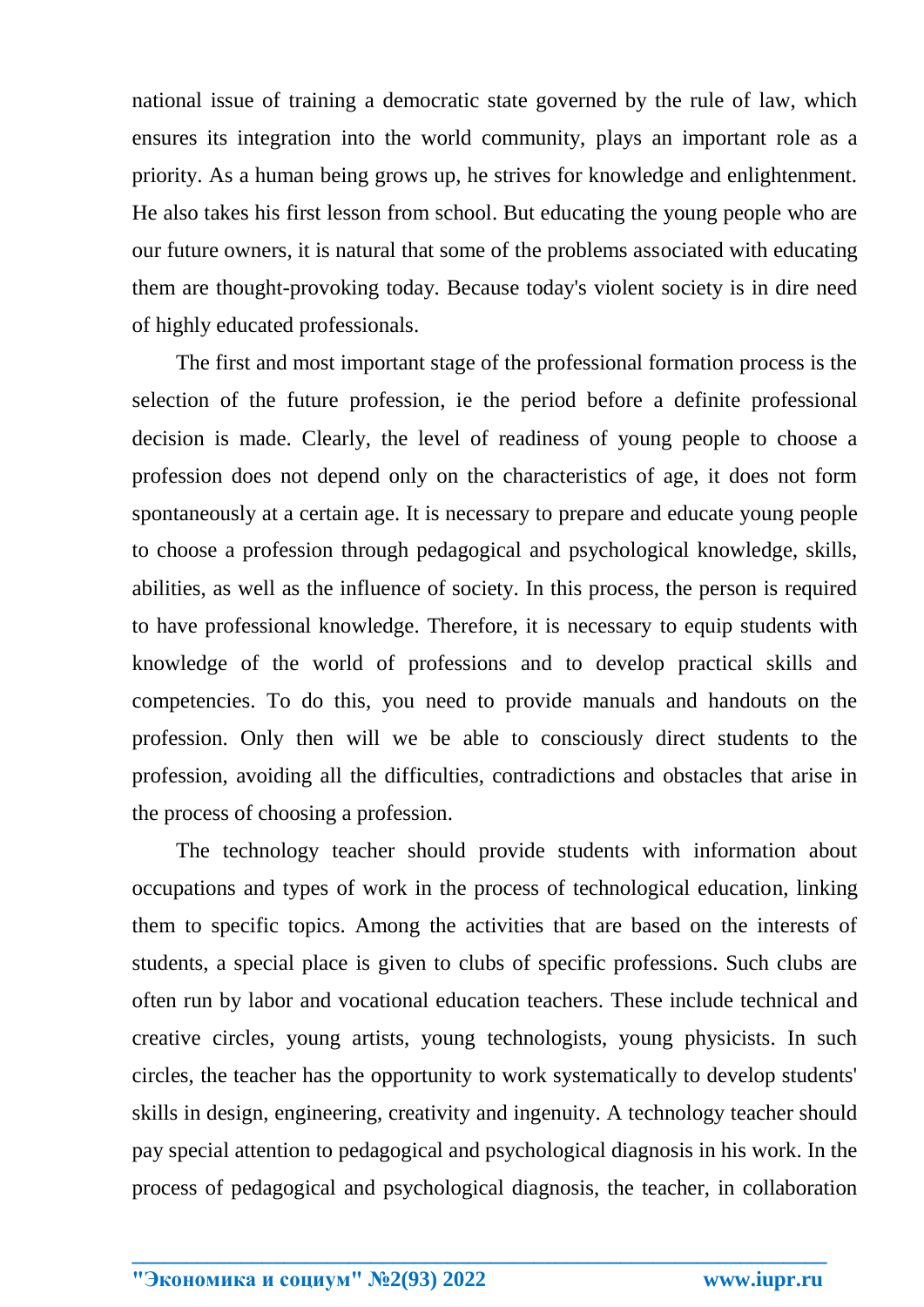with school administration and psychologists, officials of educational and production institutions and vocational colleges, should determine the balance between the chosen profession and personal qualities of each student.

The teacher of technology combines his / her activities with the activities of class teachers, science teachers, school administration and psychologists, parents, community activists, the administration of professional colleges in the region. should increase. Workshops, laboratories, and workshops are also important in helping students pursue careers. The teacher of labor science should pay special attention to equipping them in accordance with modern requirements, because the knowledge, understanding and perception of students about a particular type of work and profession, their role in public life is formed here . It is known that the love and belief in work and profession are formed in all disciplines. That is why it is necessary to pay special attention to interdisciplinary connection in technological education classes. It is of great pedagogical importance to coordinate the work of the labor teacher on the socialization of students by sending them to the profession with the work of teachers of various disciplines and class teachers in this field. **for this:**

- make effective use of the opportunities of various educational subjects, science clubs and extracurricular activities;

- Achieving socialization of students through vocational guidance through technological knowledge, general labor and professional skills;

- Ensuring that students complete high-impact, socially relevant learning tasks;

- to achieve the formation of students' interests in various areas of work and professions that are important for the life of society on the basis of a differentiated approach;

## *A technology teacher, a school practitioner psychologist, should do the following in the course of his or her professional career:*

- to acquaint students with the types of professions necessary for the life and development of society;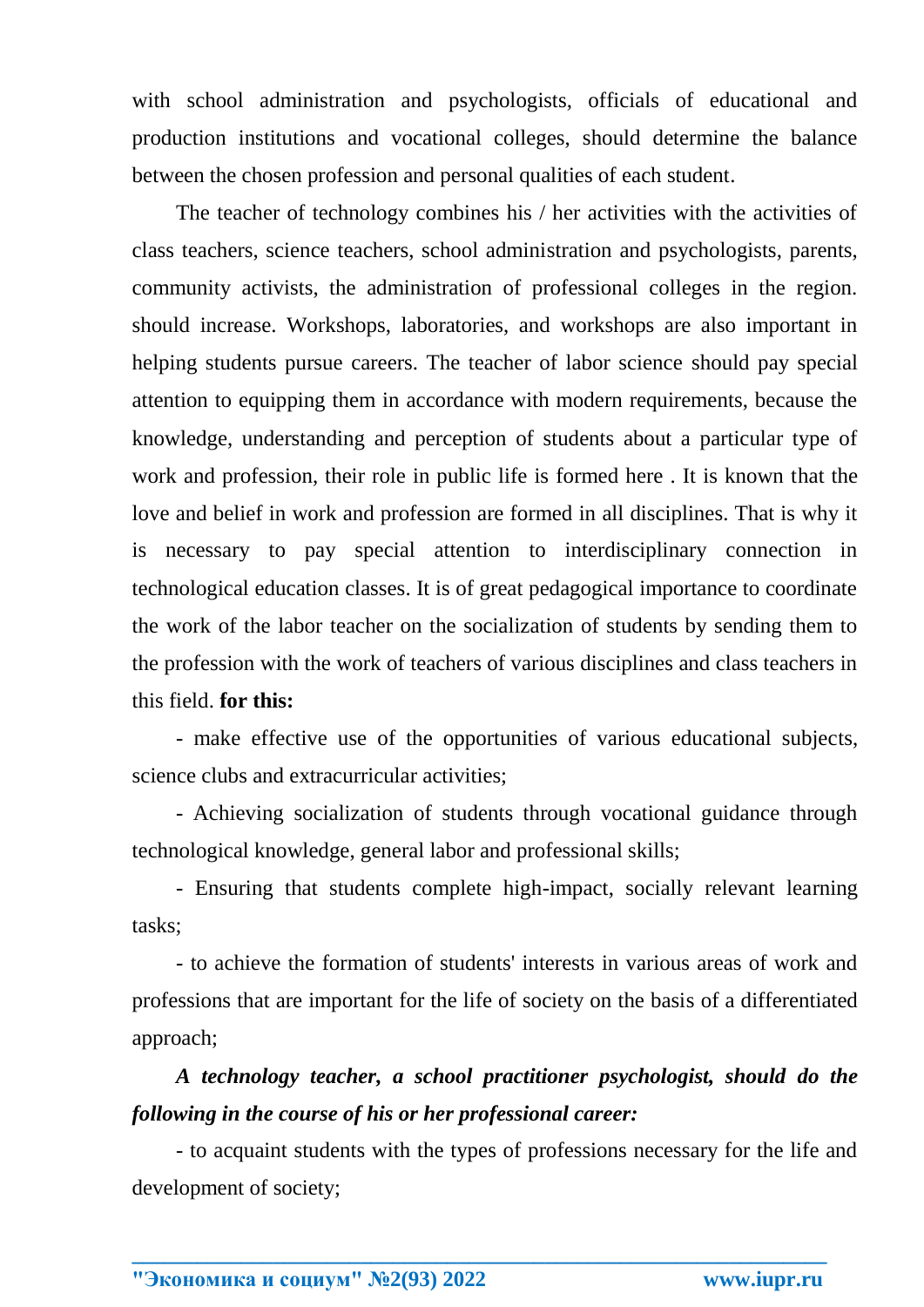- provide information on the demographic characteristics of the profession;

- pedagogical and psychological counseling on vocational guidance of students;

- to form in students a stable interest in certain professions, taking into account their personal qualities;

- to acquaint students with famous people who have become famous as a result of their professional activities and their contribution to the development of society and humanity;

- To inform students about the role of professions in the development of economic, social and spiritual aspects of society;

- Conducting interviews with parents of students to send their children to a suitable profession;

- informing students about the negative consequences of choosing the wrong profession;

- create favorable conditions for students to develop and test their initial general and professional skills;

- to study the personality, type of work and interest in the profession in order to guide students to the right profession;

- In order to ensure the effectiveness of the process of sending students to the profession, to organize exhibitions, conferences, meetings at the school, which tell about the specific professions, their socio-economic significance;

- Regular pedagogical and psychological diagnosis to determine the personal and professional interests of students.

The advocacy work of the school psychologist also plays an important role in choosing a profession. Because not all students are able to agree on a career choice. There are various reasons for this. I conducted roundtables and surveys with graduates of the school where I work. For example:

When to start career guidance? The answer is given in the diagram below. Fifty-seven percent of students believe that career guidance should begin in school. 22% of students think that it should start in kindergarten, and 14% think that the